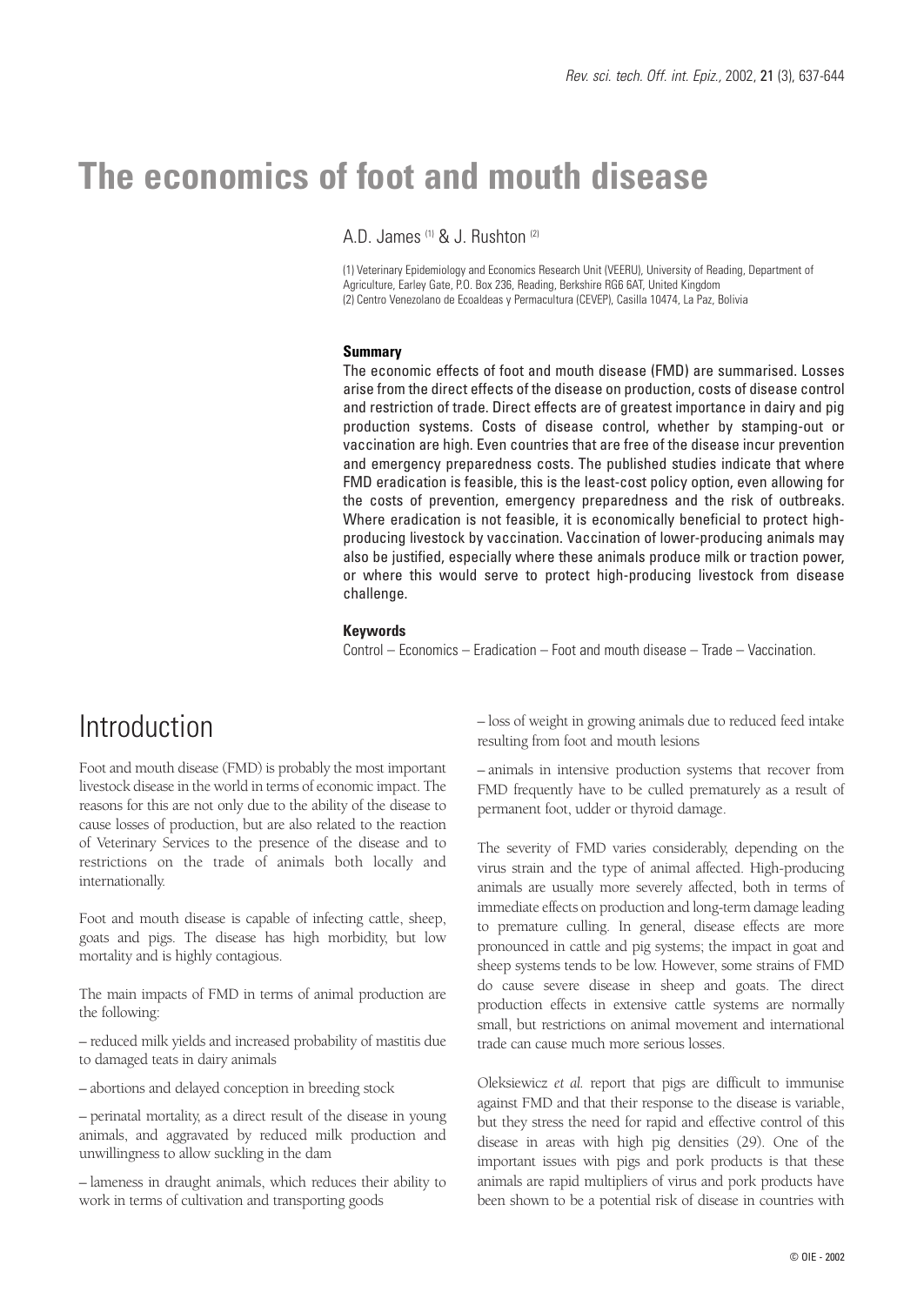free status (15). Free-range pigs, and those fed waste human food, are at high risk of contracting FMD from meat products.

Intensive dairy and pig production systems are generally considered impossible to operate in the face of endemic FMD; the disease must be prevented either by eradication or vaccination for such systems to be sustainable. Where intensive dairy production is practised in areas at risk of FMD, animals must be vaccinated four or more times each year to maintain an adequate degree of protection. Even then, there remains a risk of outbreaks caused by virus strains different from those used in the vaccine. Effective protection of pigs by vaccination is problematic because of the rapid turnover of populations. High rates of immunity are difficult to achieve in fattening animals that have maternal antibody at first and live for only six months, but which account for the vast majority of the total pig population.

Given that Europe, the United States of America (USA) and other developed countries have concentrated areas of intensive animal production, there is a great need to protect these areas from this disease. The impact of FMD is much more significant when the following considerations are taken into account:

– live animal trade cannot take place between an FMD-infected country and an FMD-free country

– there are heavy restrictions on trade in livestock products from FMD-infected countries to FMD-free countries. In the worst scenario, only meat that has been heat-treated can be exported, which would be the case for a country regularly reporting outbreaks of the disease. In the best situation, while a country is free of disease but continues to vaccinate, meat can be exported deboned, but there are stringent requirements relating to the conditions under which such meat is processed and inspected

– the presence of FMD can affect the export of other products, such as fresh fruit and vegetables, to FMD-free countries

– in countries with active veterinary services, local trade is affected when outbreaks occur. Animal movement restrictions are implemented, making the purchase and sale of animals difficult. This can result in loss of value or increased costs for mature animals that cannot be marketed, as well as overstocking and consequential losses in areas with seasonal rainfall where production systems rely on removal of mature animals before the dry season. In some countries, there are also restrictions on the movement of people. The latter is particularly important in countries where the rural economy is based on tourism rather than animal production.

Countries with the highest prices for livestock products such as Japan, the USA and the European Union (EU) are the strictest in terms of applying trade restrictions for livestock and livestock products. The incentives to achieve FMD-free status for countries with the potential to export animal products are therefore high.

Finally, FMD gives rise to a range of costs related to the control of the disease, which vary depending on the disease status of the countries concerned, as follows:

– countries with the disease usually implement vaccination policies to control outbreaks, protect high-value production systems and, in some cases, in a plan to eradicate the disease

– countries close to the eradication of FMD usually adopt a slaughter policy for infected and in-contact animals; the carcasses of these animals are destroyed

– countries that are free of FMD dedicate resources to emergency preparedness, surveillance, border controls and inspecting the veterinary services and meat processing establishments of exporting countries with FMD.

The list of impacts of FMD is long and complicated, but varies between countries. For example, countries that present one or more of the following characteristics:

– do not have the capacity to export livestock and livestock products

– are unable to prevent FMD virus introduction from neighbouring countries

– import livestock and livestock products from countries with FMD and

– have a majority of extensive production systems

are unlikely to have much incentive to run eradication campaigns. The reasons for this are that the returns from a change in disease status would be small and possibly, negative. However, countries that present the following characteristics:

– potential to export livestock and livestock products

– ability to prevent FMD virus introduction from neighbouring countries and

– a majority of intensive production systems

have strong incentives to control and eradicate FMD, and in the case of countries free of FMD, to invest resources to maintain this status.

The pattern of eradication of FMD follows these characteristics closely, with countries such as the USA being one of the first to eliminate the disease, followed by countries in Europe and more recently, some countries in South America, such as Uruguay.

Given the importance of FMD at farm, national and international levels, it is not surprising that there are many references on the economic impact of the control of the disease. However, the estimates for losses in production are generally based on expert opinion and not on direct observation. The reasons for this are that in countries seeking to control or eradicate FMD, affected herds may be destroyed immediately.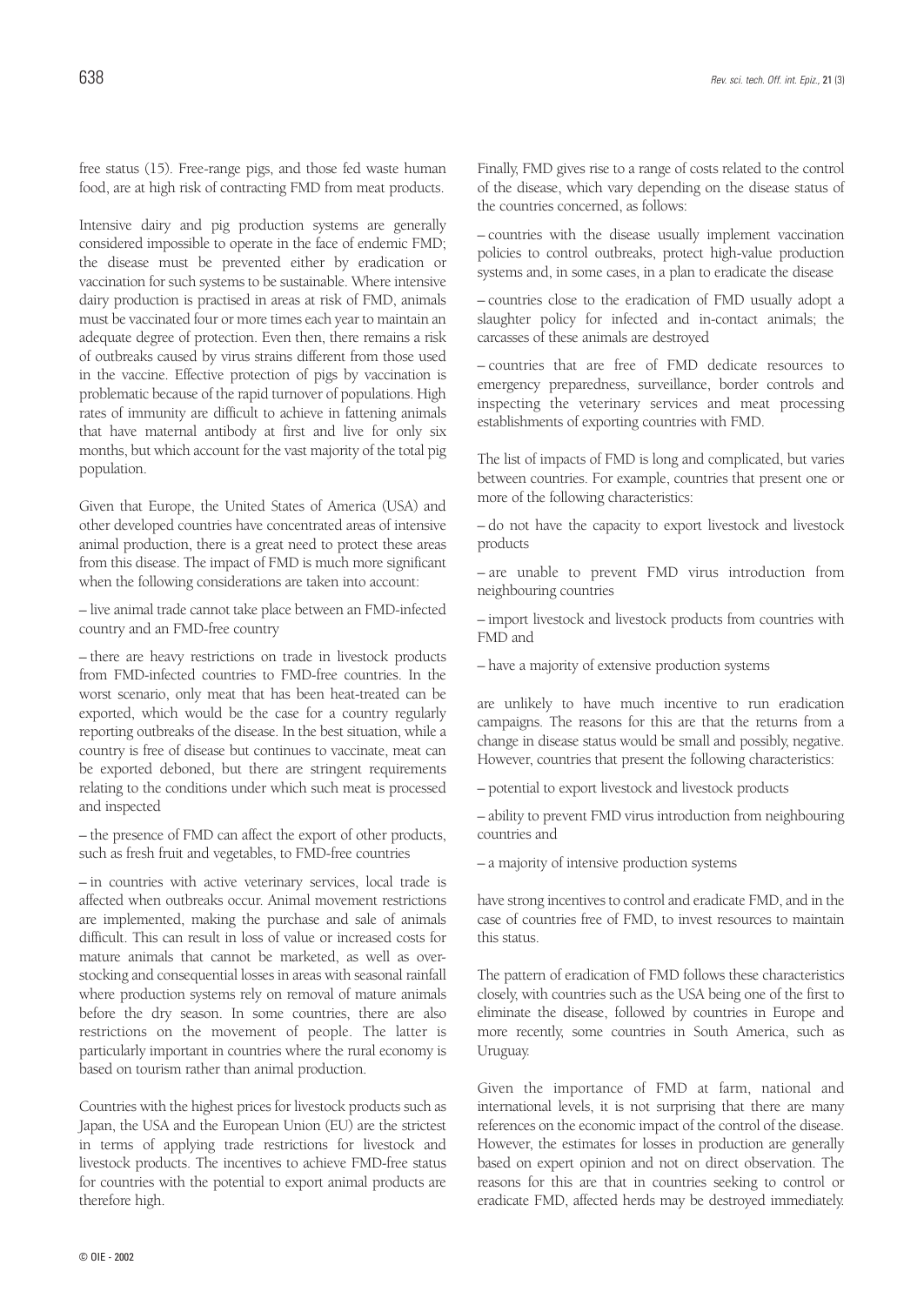Where stamping-out is not practised, infected holdings are quarantined and obtaining access to observe production impacts is difficult. In countries where FMD is endemic, there is less interest in impact assessment and more animals tend to be kept in low-input/low-output systems where the disease impact is less severe.

The following section provides a summary of available literature.

# Information on the economics of foot and mouth disease

#### **General**

Table I provides a brief summary of publications on FMD economics that are considered to be important in the economic assessment of this disease.

#### **Europe**

Europe was considered to be an endemic zone for FMD until the late 1980s. In Italy, where regular outbreaks occurred, the benefits from FMD control were estimated at 42,855 million Italian lire (7) while the costs of this programme were estimated at 5,316 million Italian lire (17). Stougaard estimated the costs of different strategies of controlling FMD in Denmark (35). The author found that an annual vaccination policy was the most expensive compared to policies of ring vaccination and

**Table I**

**Principal studies on the economics of foot and mouth disease (FMD)**

slaughter and control with no vaccination. However, Stougaard states clearly that prevention is better than cure and that a livestock-exporting country such as Denmark should not take the risk of losing valuable export markets by discontinuing vaccination. However during the late 1980s and early 1990s, much research was conducted with regard to the change in policy on control of FMD in Europe due to a change in the FMD status of the continent.

Mainland Europe practised FMD control by annual vaccination until 1991; this was then changed to increased surveillance and stamping-out in the case of outbreaks. Dufour and Moutou estimated that the new policy cost thirteen times less than the vaccination policy and the burden of costs had shifted from the farmer to the State (12). They comment that their analysis did not include any estimation of the risks of re-infection under the two policies. In the Netherlands, Dijkhuizen showed that a change in policy would be economically beneficial (11), and an analysis by Berentsen *et al.* calculated that there would have to be four outbreaks every ten years to make the annual vaccination policy more attractive than the surveillance and slaughter policy (3). The latter authors also reported that the change in European policy was positive for the Netherlands, even taking into account the increased risks of re-infection and the impact of export bans, provided that outbreaks were controlled with a ring vaccination and slaughter policy (4, 5). In Italy, the change in policy was also found to be positive, even taking into account risks of outbreaks in the Po Valley, which is a zone with intensive livestock production (1). In Germany,

| <b>Country</b>     | <b>Major findings</b>                                                                                                                                                                                                                                                                                                                        | <b>Comments</b>                                                                                                                                                                                                             | Ref. |
|--------------------|----------------------------------------------------------------------------------------------------------------------------------------------------------------------------------------------------------------------------------------------------------------------------------------------------------------------------------------------|-----------------------------------------------------------------------------------------------------------------------------------------------------------------------------------------------------------------------------|------|
| United<br>Kingdom  | Compares two control strategies,<br>i.e. stamping-out and vaccination,<br>to control FMD. This is based in<br>the 1967/1968 FMD outbreak in<br>the United Kingdom. The study<br>finds that both policies are positive,<br>but the stamping-out policy is favourable<br>if no account is taken of unquantifiable<br>benefits                  | Thorough study, one of the first to<br>be conducted at country level. The<br>findings are now not so relevant in<br>the United Kingdom where the rural<br>economy has changed and importance<br>of tourism is so high       | (31) |
| General            | Lists the major losses caused by<br><b>FMD</b>                                                                                                                                                                                                                                                                                               | The information is generally based<br>on expert opinion, but the layout is<br>a useful starting point for the economic<br>assessment of FMD                                                                                 | (20) |
| South-East<br>Asia | Presents a combined<br>epidemiology and economic model<br>to assess the profitability of FMD eradication<br>in South-East Asia. The analysis would suggest<br>that eradication is attractive, but in some<br>countries is dependent on the export of pig<br>products. However, in Thailand eradication gives<br>good returns without exports | The article reviews estimates of returns<br>to FMD control found in consultancy<br>reports and stresses the need for<br>systems analysis in assessing disease<br>control campaigns (Obiaga et al.<br>in South America [28]) | (30) |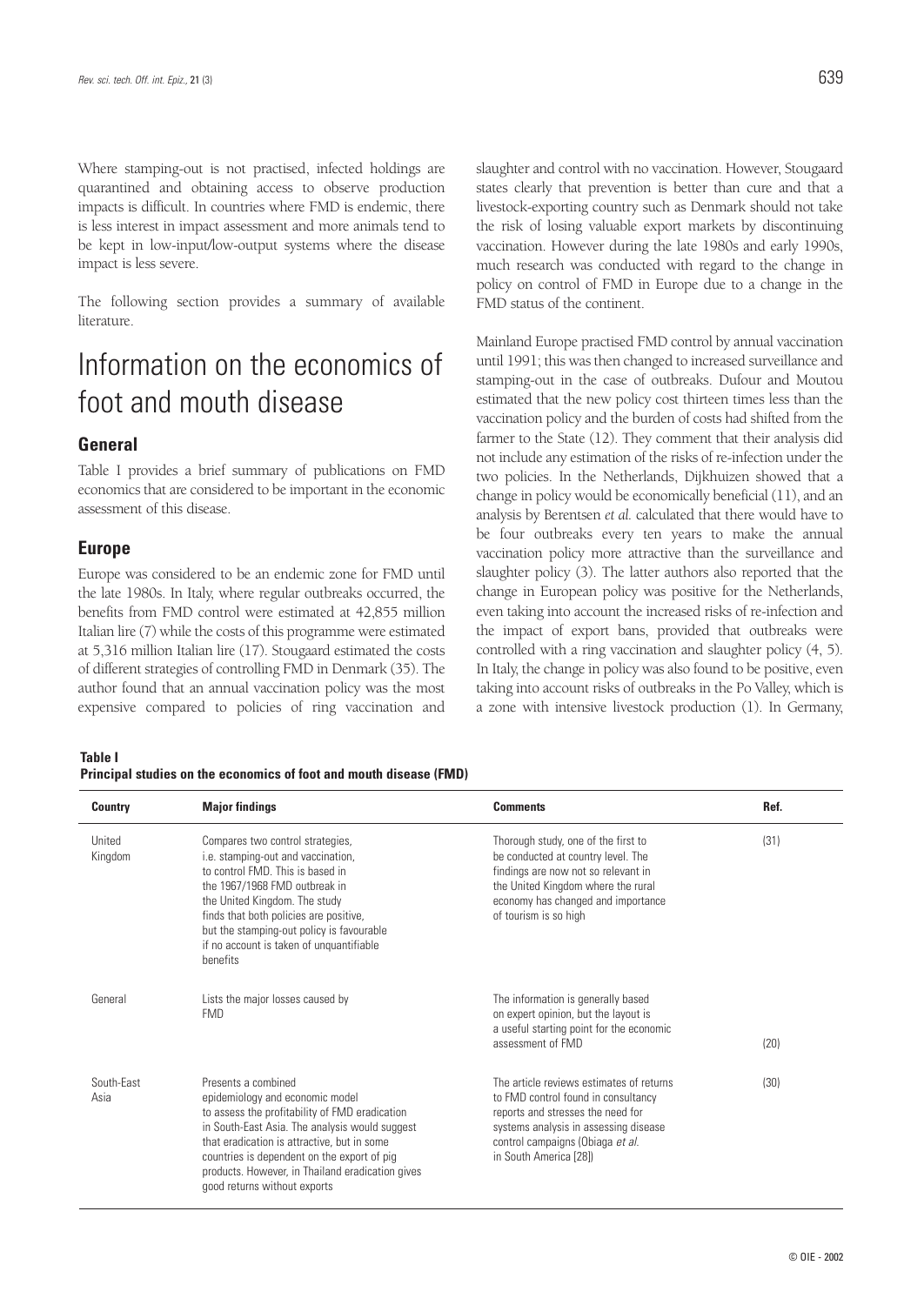Lorenz estimated that, in the long term, the surveillance and stamping-out policy was less expensive than an annual vaccination and stamping-out policy (23). The research took into account the risks of outbreaks with both policies. In a slightly different analysis, Davies found that the costs of annual vaccination in seven EU countries were equivalent to the direct cost of 200 outbreaks of FMD in these countries (10).

Mahul and Durand suggest that a stamping-out policy is economically optimum for countries with FMD-free status (25). Furthermore, they stress the importance of minimising the period during which a country cannot export livestock and livestock products as being the key to high returns.

#### **South America**

South America has a long history of control and eradication campaigns against FMD, which are based on vaccination. The success of these campaigns has been limited to countries with potential to export agricultural products. Information in the literature on the economics of these control campaigns is scarce, but Carpenter and Thieme developed a model to assess the control of FMD in Brazil, which was part of the programme implemented by the Inter-American Development Bank to review investments in animal health at a time when a number of South American countries were investing in FMD eradication campaigns (9). In addition, some studies have been conducted on the importance of a change in vaccine technology, the importance of livestock systems analysis in FMD campaigns and the economic impact of FMD at farm-level.

Astudillo and Auge de Mello report the advantages of a change in vaccine technology, with the oil-adjuvant vaccine being more cost-effective in a South America scenario than a vaccine with aluminium hydroxide adjuvant (2). They noted difficulties at that time of adopting this technology due to a lack of a commercially available product, but this vaccine technology has since been widely adopted.

Obiaga *et al.* analysed the importance of livestock production systems as determinants of FMD epidemiology and argued that control programmes need to recognise and classify systems before beginning campaigns (28). The methodology outlined was the basis for future FMD campaigns in South America.

In Paraguay, it was reported that farmers were unwilling and hostile to vaccinating all their animals against FMD each year (26). The importance of this campaign for the national economy has been described, but no mention was made of farm-level incentives (26).

In Colombia, returns from farm-level controls of FMD in dairy farms were found to be positive (8). On a dairy farm with 280 cattle that experienced FMD, 74% of the animals were affected leading to a 26% drop in milk production, an increase in mortality (0.7% died) and an average loss in weight per animal of 23 kg. Losses per sick animal were estimated at 12,900 Colombian pesos (8).

In Bolivia, Bulman and Terrazas reported an outbreak on a dairy farm in Cochabamba where 45% of the cows were affected, even though the herd had been vaccinated two months previously (6). During the outbreak, milk production was reduced by 15%, two cows died and four cows permanently lost milk production from one or more quarters of the udder.

#### **India**

India has nearly 15% of the world cattle population, kept for draught power and milk production. The country also suffers from endemic FMD. Ellis and James found that there were positive returns to a campaign to eradicate the disease (20).

A socio-economic study in the Indian Punjab found that the education level of farmers could be correlated with the likelihood of FMD outbreaks, and it was suggested that this was linked to the fact that educated farmers were more likely to seek professional advice and to vaccinate their animals regularly (32). Saxena used a survey within India to estimate losses caused by FMD in terms of milk production and abortion (33). The author estimated that in India, the losses per year were 3,508 million litres of milk, which is approximately 6.5% of the total annual national milk output. In terms of value at 1990 prices, the annual loss of milk was Rs12,520 million in terms of lost foreign exchange, and between Rs16,500 million and Rs18,730 million in terms of lost domestic economic surplus. In a further study, Saxena estimated the losses due to lost draught power, animal deaths and costs of treatment at Rs18,130 million. On average, annual losses per head of cattle and buffalo in the country were estimated at Rs125 (34).

#### **Australia and the United States of America**

Australia and the USA are countries free from FMD without vaccination and both are exporters of livestock products. Both countries have active surveillance systems for FMD and their interest is to remain free. Garner and Lack estimated the consequences of an outbreak of FMD if the disease were to occur in Australia (16). The study showed that the impact would be greater where the production systems were not diversified, but the authors believed that the impact in terms of trade would be less due to the possibility of zoning a country. In a very early study, McCauley *et al.* evaluated the costs of endemic FMD in the USA (24). The study is of interest in that it examines costs with different control strategies.

#### **Other countries**

A range of additional studies have been conducted in other countries.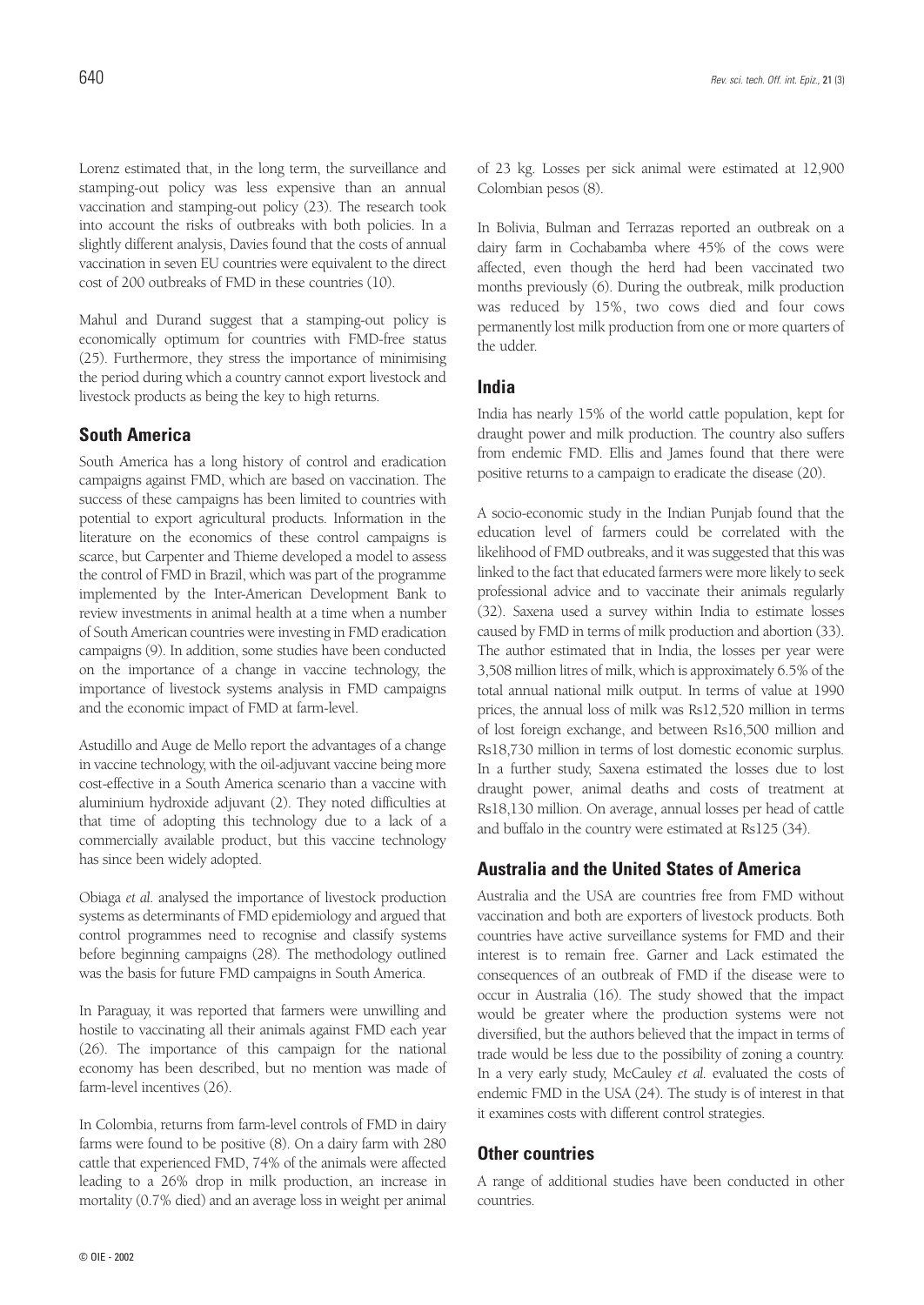Ertan and Nazlioglu estimated that losses due to FMD in Turkey were 141 million Turkish lire (13). The disease infected 57,000 cattle and 76,000 sheep.

In Israel, losses in a non-vaccinated dairy herd were US\$231,000 and in a partially immune herd, US\$65,700 (19). On average, the national annual losses were US\$289,900 with vaccination costs of US\$1.47 million. However the authors indicate that without vaccination, the losses would increase to US\$68.09 million and the returns from the present policy were positive.

Farag *et al.* found that sheep and goats were infected throughout Saudi Arabia, but clinical FMD in these species was not common (14). Controlling FMD in Saudi Arabia is difficult as the country imports large numbers of live animals from endemic countries. These animals have been reported to have been exposed to FMD, but do not appear to be carriers (18).

Leabad reports that the stamping-out of a FMD outbreak in Morocco cost US\$3.3 million (22). This country had been free for twenty years, and it was suspected that the virus was introduced in meat imported from South America.

A study of an outbreak of FMD in Ethiopia indicated that cattle, sheep and goats were affected by the disease. In cattle, the disease caused mortality in calves (6%) and 64% of the farmers reported FMD as a harmful disease. Of these farmers, the majority reported losses in milk production and loss in draught power production of approximately twenty days (27).

Analysis of data from an FMD disease outbreak in Sahiwal cattle indicated that 70% of the herd was affected, even though it had been vaccinated previously. Of the cows affected, 69% had reduced milk yields (74 litres) and 74% lost weight (average 18 kg). This herd reportedly experienced six outbreaks of FMD in a fourteen-year period (21).

# Conclusion

Foot and mouth disease is probably the most important livestock disease in terms of economic impact. The disease causes the greatest production losses in cattle and pigs, and in particular in intensive dairy and pig systems. Foot and mouth disease status is an important determinant of international trade in livestock products, and the existence of FMD is an effective barrier from the markets with the highest prices for these products. Therefore, many resources have been and still are dedicated to surveillance, control and eradication of this disease. These efforts have been successful in that many areas of the world are now either free from FMD or have the disease under control. The incentives of these control activities are dependent on the export potential of countries and the types of livestock systems that are found within the countries.

The published literature indicates that in countries where FMD eradication with stamping-out of outbreaks is feasible, this is

the lowest-cost policy, even taking into account the risk of relatively frequent re-introduction of infection. The costs of annual vaccination would generally be much higher for such countries and would not eliminate the risk of outbreaks. The costs of allowing the disease to become endemic without vaccination would be even higher.

In countries where eradication is not feasible, vaccination of high-producing livestock is clearly economically beneficial. In some circumstances, vaccination of animals kept in lowinput/low-output systems may also be justified, especially if the animals produce milk or traction power and the costs of vaccination can be kept low by high volume vaccine production and efficient delivery of vaccination. It may also be justified to vaccinate such livestock to protect high-producing animals from disease challenge.

Where eradication of FMD is not feasible, the reason is usually that re-introduction of infection from neighbouring countries is impossible to prevent. In such cases, a co-ordinated regional programme would be required to achieve the potential economic benefits of freedom from FMD. The literature indicates that the regional programme in Europe has been economically beneficial.

An issue that is not well addressed in the published literature is whether the use of ring vaccination in addition to stamping-out in the event of an outbreak in an FMD-free country would be beneficial. For a country exporting animal products, such a policy would considerably extend the duration of restrictions on exports, unless the vaccinated animals were marked and subsequently slaughtered. It is possible that some vaccinated animals could become infected, possibly without showing signs of the disease, and would thus have the potential to cause recrudescence of FMD. Ring vaccination in the face of an outbreak also carries the risk that the vaccinators themselves could accidentally carry infection between herds.

The progress of an outbreak of FMD is extremely difficult to predict in the early stages of the disease. The course of an outbreak can be critically affected by minor and inherently unpredictable events such as a single livestock movement. For this reason, predictive disease models, which depend on statistical probabilities of transmission, have not met with much success in predicting the spread of FMD from herd to herd, and still less, in predicting the impact of control measures. Given these constraints on predicting the impact of ring vaccination on the progress and extent of an outbreak, it is difficult to envisage an economic analysis that would guide decisions on the possible use of ring vaccination. This leads to the rather unsatisfactory conclusion that, in most cases, the impact of using or not using ring vaccination is essentially unpredictable. By the time that it becomes apparent that ring vaccination would have been justified, it is likely to be too late to use this method of control.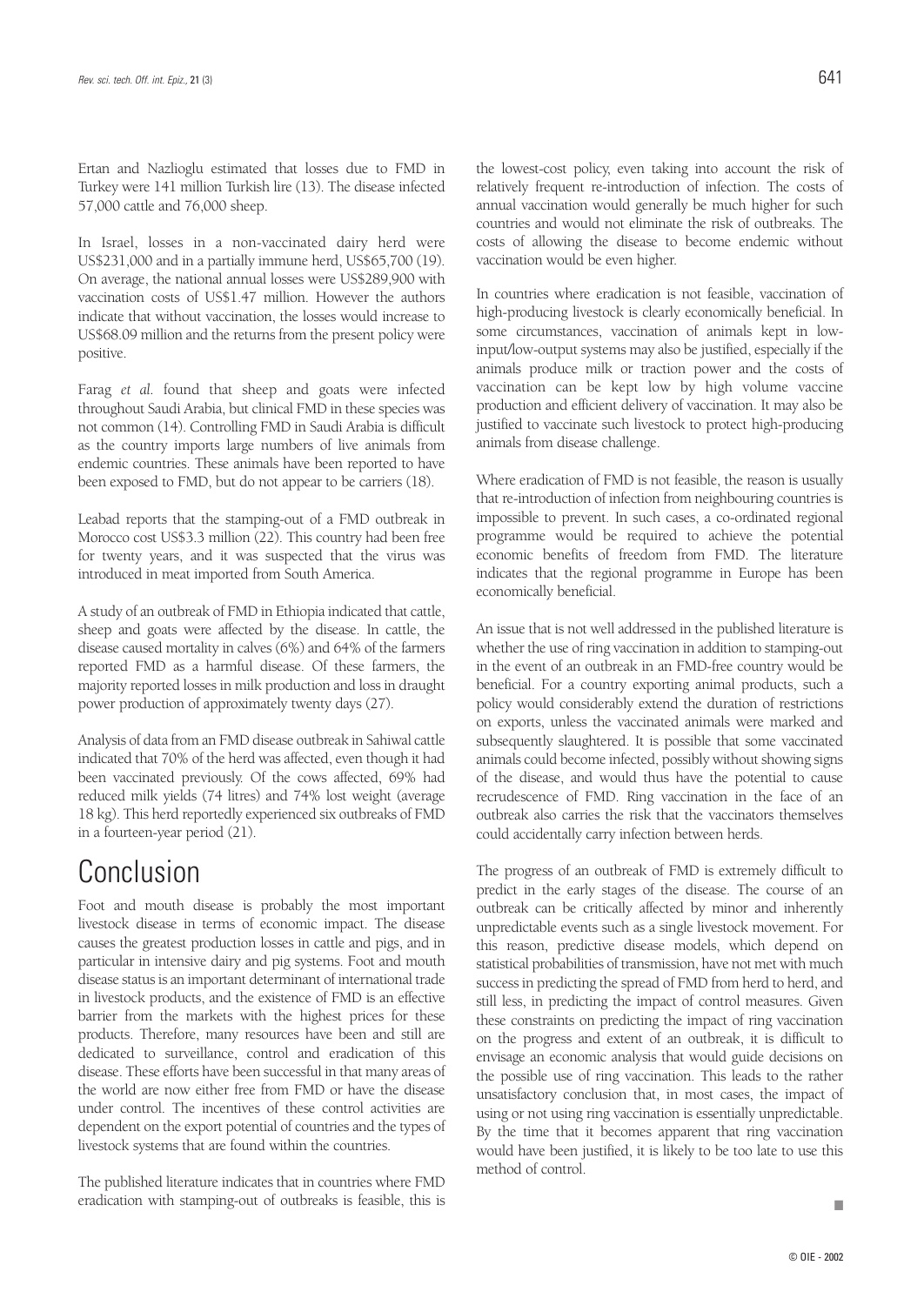### **Aspects économiques de la fièvre aphteuse**

A.D. James & J. Rushton

#### **Résumé**

Les auteurs décrivent sommairement les répercussions économiques de la fièvre aphteuse. Les pertes économiques découlent de l'impact direct de la maladie sur la production, du coût des mesures prophylactiques et des restrictions commerciales. Les effets directs sur la production sont particulièrement perceptibles au niveau des systèmes de production laitière et porcine. Les mesures prophylactiques ont un coût élevé, qu'il s'agisse des abattages sanitaires ou de la vaccination. Même les pays indemnes de la maladie n'échappent pas aux coûts de prévention et de mise en place de plans d'urgence. Les études déjà publiées montrent que l'éradication de la fièvre aphteuse constitue l'option politique la moins onéreuse, même si l'on y intègre le coût des mesures préventives et des plans d'urgence, ainsi que les risques d'épizootie. La protection par vaccination des élevages les plus productifs se justifie économiquement quand l'éradication s'avère impraticable. La vaccination des animaux moins productifs peut également s'envisager, notamment lorsque ces derniers sont exploités à des fins de production laitière ou de traction animale, ou lorsqu'il convient de protéger les animaux très productifs contre un risque de fièvre aphteuse.

#### **Mots-clés**

Échanges commerciaux – Économie – Éradication – Fièvre aphteuse – Prophylaxie – Vaccination.

■

### **Aspectos económicos de la fiebre aftosa**

A.D. James & J. Rushton

#### **Resumen**

Los autores sintetizan las repercusiones económicas de la fiebre aftosa. Las pérdidas causadas por la enfermedad derivan de sus efectos directos sobre la producción, de los costos que entraña su control y de las restricciones impuestas al comercio. Las consecuencias directas sobre la producción revisten la mayor importancia en los sistemas de producción lechera y porcina. Los costos de las medidas de control, ya se trate de sacrificios sanitarios o de vacunaciones, son también elevados. Incluso en países libres de fiebre aftosa, las medidas de prevención y preparación para emergencias zoosanitarias acarrean cierto costo. Los estudios publicados ponen de manifiesto que la erradicación de la enfermedad, cuando es factible, es la opción menos onerosa, aun contabilizando los costos ligados a la prevención, la preparación para emergencias y el riesgo de brotes. Allí donde la erradicación no es una posibilidad realista, proteger con vacunaciones al ganado más productivo constituye una alternativa económicamente rentable. La vacunación de los animales menos productivos también puede estar justificada, sobre todo cuando se trate de animales lecheros o de tiro, o cuando tal medida pueda proteger al ganado productivo de la exposición al virus.

#### **Palabras clave**

Comercio – Control – Economía – Erradicación – Fiebre aftosa – Vacunación.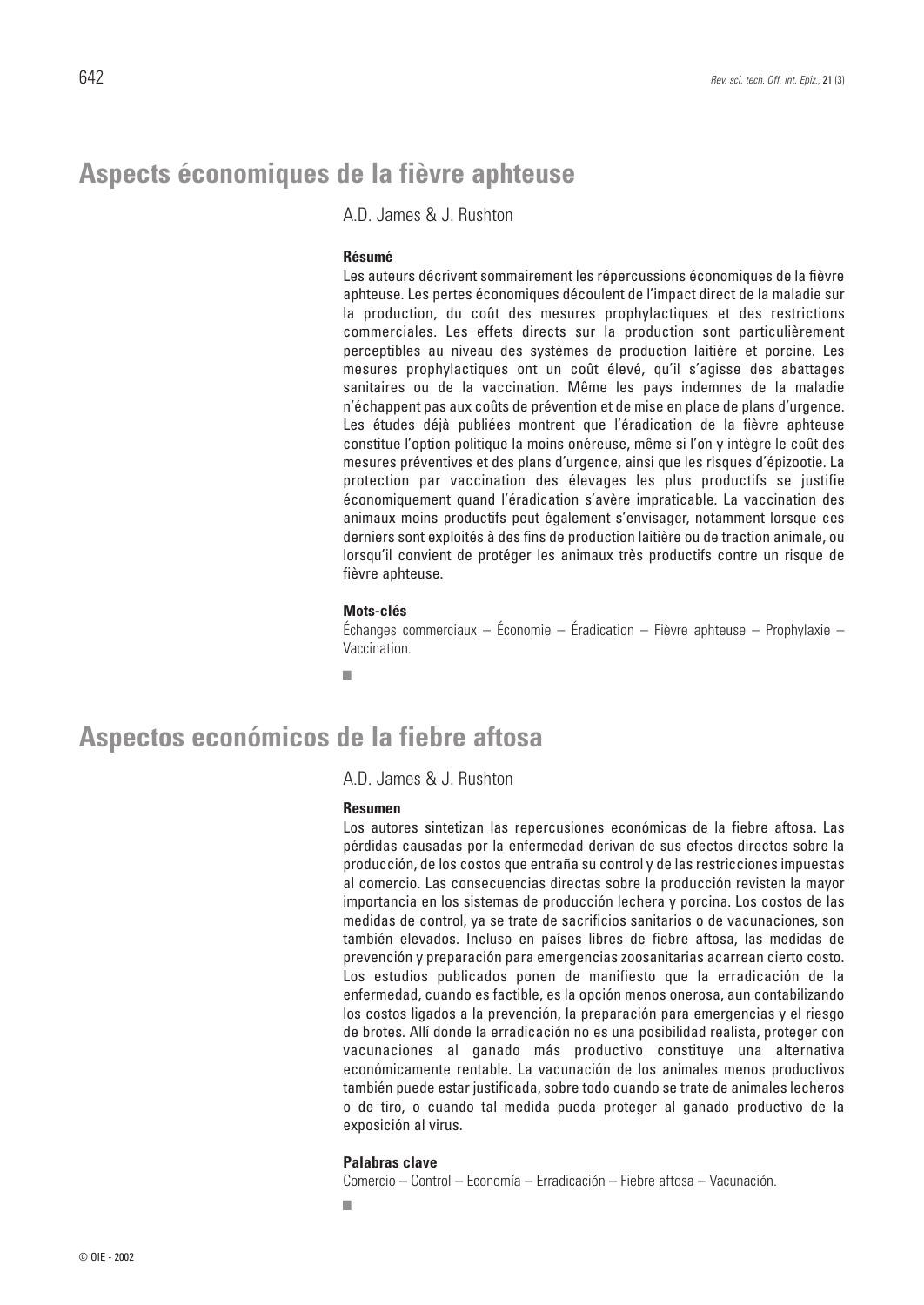## References

- 1. Amadori M., Lodetti E., Massirio I. & Panina G.F. (1991). Eradicazione dell'afta epizootica in Italia: analisi su costo/beneficio nel cambio di strategia. (In Italian: Eradication of foot and mouth disease in Italy: cost benefit analysis of a change in strategy.) *Selez. vet.*, **32** (12), 1773-1780.
- 2. Astudillo V.M. & Auge de Mello P. (1980). Cost and effectiveness analysis of two foot-and-mouth disease vaccination procedures. *Bol. Cent. panam. Fiebre aftosa*, **37/38**, 49-63.
- 3. Berentsen P.B.M., Dijkhuizen A.A. & Oskam A.J. (1990). Cost-benefit analysis of foot-and-mouth disease control, with special attention to the effects of potential export bans (P.C. Noort, ed.). *In* Costs and benefits of agricultural policies and projects. Proc. 22nd Symposium of the European Association of Agricultural Economists (EAAE), 12-14 October 1989, Amsterdam, Netherlands. Van den Wissenschaftsverlag Vauk Kiel KG, Kiel, Germany, 173-191.
- 4. Berentsen P.B.M., Dijkhuizen A.A. & Oskam A.J. (1990). Foot-and-mouth disease and export, an economic evaluation of preventive and control strategies for The Netherlands. *Wageningse Econom. Studies*, **20**, 89 pp.
- 5. Berentsen P.B.M., Dijkhuizen A.A. & Oskam A.J. (1992). A dynamic model for cost-benefit analyses of foot-and-mouth disease control strategy. *Prev. vet. Med.*, **12** (3-4), 229-243.
- 6. Bulman G. & Terrazas M.I. (1976). Consideraciones sobre el efecto de la fiebre aftosa en la producción láctea de un tambo modelo en Cochabamba, Bolivia. (In Spanish: Effect of foot and mouth disease on milk production at a model farm in Cochabamba, Bolivia.) *Rev. Med. vet. Arg.*, **57** (1), 1-2, 5-6, 9-10.
- 7. Caporale V.P., Battelli G., Ghilardi G. & Biancardi V. (1980). Evaluation of the costs and benefits of the control campaigns against bovine tuberculosis, brucellosis, foot-and-mouth disease and swine fever in Italy. *Bull. Off. int. Epiz.*, **92** (5/6), 291-304.
- 8. Cardona A.G., Uribe J.R., Arboleda C.F. & Alzate R.L. (1982). – Evaluación económica de un brote de aftosa en una explotación lechera. (In Spanish: Economic evaluation of an outbreak of foot-and-mouth disease in a Colombian dairy herd.) Cenicafe, Sección de Industria Animal, Chin, Caldas, Colombia, **8**, 40 pp.
- 9. Carpenter T.E. & Thieme A. (1980). A simulation approach to measuring the economic effects of foot-and-mouth disease in beef and dairy cattle. *In* Proc. Second International Symposium on Veterinary Epidemiology and Economics, 7-11 May 1979, Canberra, Australia. Australian Government Publishing Service, Canberra, 511-516.
- 10. Davies G. (1988). An economic analysis of foot-and-mouth disease policy options – problems and opportunities. *Acta vet. scand.*, Suppl., **84**, 423-426.
- 11. Dijkhuizen A.A. (1989). Epidemiological and economic evaluation of foot-and-mouth disease control strategies in the Netherlands. *Neth. J. agric. Sci.*, **37** (1), 1-12.
- 12. Dufour B. & Moutou F. (1994). Étude économique de la modification de la lutte contre la fièvre aphteuse en France. (In French: Economic analysis of the modification of the French system of foot and mouth disease control.) *Ann. Méd. vét.*, **138** (2), 97-105.
- 13. Ertan H. & Nazlioglu M. (1981). Animal health and economics in Turkey. *Bull. Off. int. Epiz.*, **93** (5/6), 1045-1052.
- 14. Farag M.A., Al-Sukayran A., Mazloum K.S. & Al-Bokmy A.M. (1998). – The role of small ruminants in the epizootiology of foot-and-mouth disease in Saudi Arabia with reference to the economic impact of the disease on sheep and goats. *Assiut vet. med. J.*, **40** (79), 23-41.
- 15. Farez S. & Morley R.S. (1997). Potential animal health hazards of pork and pork products. *In* Contamination of animal products: prevention and risks for animal health (P. Sutmoller, ed.). *Rev. sci. tech. Off. int. Epiz.*, **16** (1), 65-78.
- 16. Garner M.G. & Lack M.B. (1995). Modelling the potential impact of exotic diseases on regional Australia. *Aust. vet. J.*, **72** (3), 81-87.
- 17. Ghilardi G., Caporale V.P., Battelli G. & Cavrini C. (1981). Updating of the economic evaluation of the control campaigns against bovine tuberculosis, brucellosis, foot-andmouth disease and swine fever in Italy. *Bull. Off. int. Epiz.*, **93** (5/6), 1015-1021.
- 18. Hafez S.M., Farag M.A. & Al-Sukayran A.M. (1994). The impact of live animal importation on the epizootiology of foot-and-mouth disease in Saudi Arabia. *Dtsch. tierärztl. Wochenschr.*, **101** (10), 397-402.
- 19. Ham M. & van Zur Y. (1994). Estimated damage to the Israeli dairy herd caused by foot-and-mouth disease outbreaks and a cost/benefit analysis of the present vaccination policy. *Isr. J. vet. Med.*, **49** (1), 13-16.
- 20. James A.D. & Ellis P.R. (1978). Benefit-cost analysis in footand-mouth disease control programmes. *Br. vet. J.*, **134** (1), 47-52.
- 21. Kazimi S.E. & Shah S.K. (1980). Effect on production performance in cattle due to foot-and-mouth disease. *Bull. Off. int. Epiz.*, **92** (3/4), 159-166.
- 22. Leabad A. (1981). L'épizootie de fièvre aphteuse au Maroc en 1977. (In French: The foot and mouth disease outbreak in Morocco in 1977.) Thesis, École Nationale Vétérinaire d'Alfort, Maisons-Alfort, 92 pp.
- 23. Lorenz R.J. (1988). A cost effectiveness study on the vaccination against foot-and-mouth disease (FMD) in the Federal Republic of Germany. *Acta vet. scand.*, Suppl., **84**, 427-429.
- 24. McCauley H., Aulaqi N., Sundquist W.B. & New J. (1978). Studies on economic impact of foot-and-mouth disease in the United States. Preliminary report of on-going research at the University of Minnesota. *In* New techniques in veterinary epidemiology and economics (P.R. Ellis, A.P.M. Shaw & A.J. Stephens, eds). Department of Agriculture, University of Reading, Reading, 132-166.